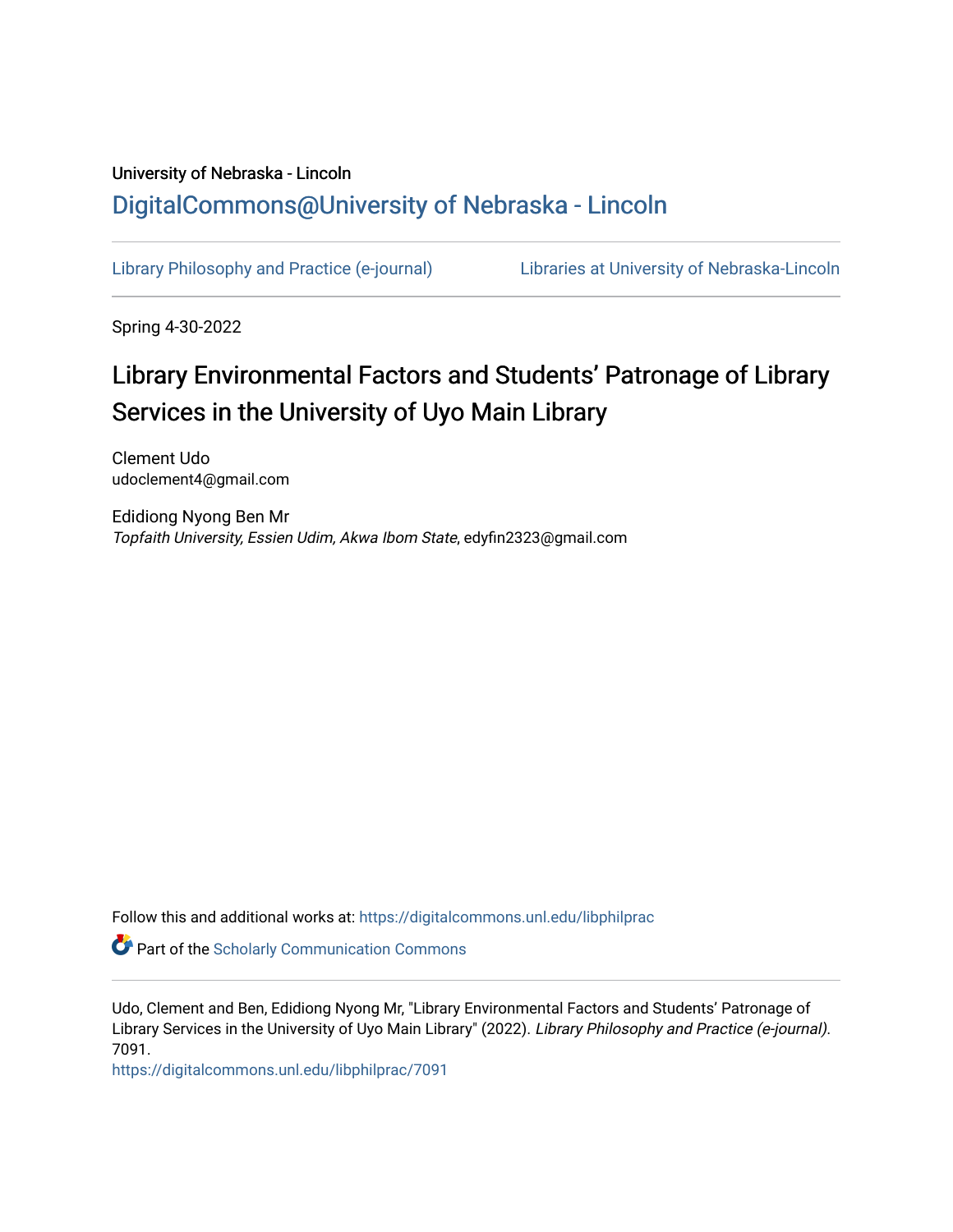## **Library Environmental Factors and Students' Patronage of Library Services in the**

## **University of Uyo Main Library**

**By**

#### **Udo, Clement Samuel**

#### **Federal University of Health Sciences, Otukpo, Benue State.**

#### **[\(udoclement4@gmail.com\)](mailto:udoclement4@gmail.com)**

**and**

#### **Ben, Edidiong Nyong**

## **Topfaith University, Mkpatak, Essien Udim, Akwa Ibom (edyfin2323@gmail.com)**

#### **Abstract**

This study examined the influence of library environmental factors on students' patronage of library services in the university of Uyo main library. The factors under investigation are library aesthetics, library lighting, library ventilation, library spacing and students' patronage of library services. Four specific purposes were coined using the factors. Four research questions and hypotheses coined from the specific purposes were stated to guide the study. The descriptive survey design was used for the study. The study was conducted in Akwa Ibom State using the University of Uyo main library as a case study. The population was 150 respondents, comprising level 300, 400 and 500 students of the department of petroleum engineering, University of Uyo in the 2019/2020 session. Since the population size was manageable, all the population were used as the sample using census sampling. The researchermade instrument entitled "Library Environmental Factors and Students Patronage of Library Services Questionnaire (LEFSPLSQ)" was used for data collection. The instrument was face validated by 3 experts, 2 experts in library science and one expert from tests and measurement all from the University of Uyo. The instrument after validation was then administered to 20 students in the Department of Physics, university of uyo to determine the reliability. Cronbach alpha was used to ascertain the reliability coefficient. The result gave an index of 0.87. Based on the high reliability coefficient, the instrument was deemed fit for the study. The instrument was then administered to the students and retrieved within a period of 15 school days. The data collected was collated, coded and analysed using descriptive statistics of Bar chart and Mean to answer the research questions and Chi-Square to test the null hypothesis at .05 alpha level. From the findings of the study, it was concluded that there is a significant influence of library environmental factors on students' patronage of library services in university of uyo main library. It was recommended that Library administrators provide adequate lighting in the library for its patrons and the spacing in the library should support individualistic learning and provide for privacy of library patrons in the course of research or study.

**Keywords: library environment, Aesthetics, Lighting, Ventilation, Space, Patronage**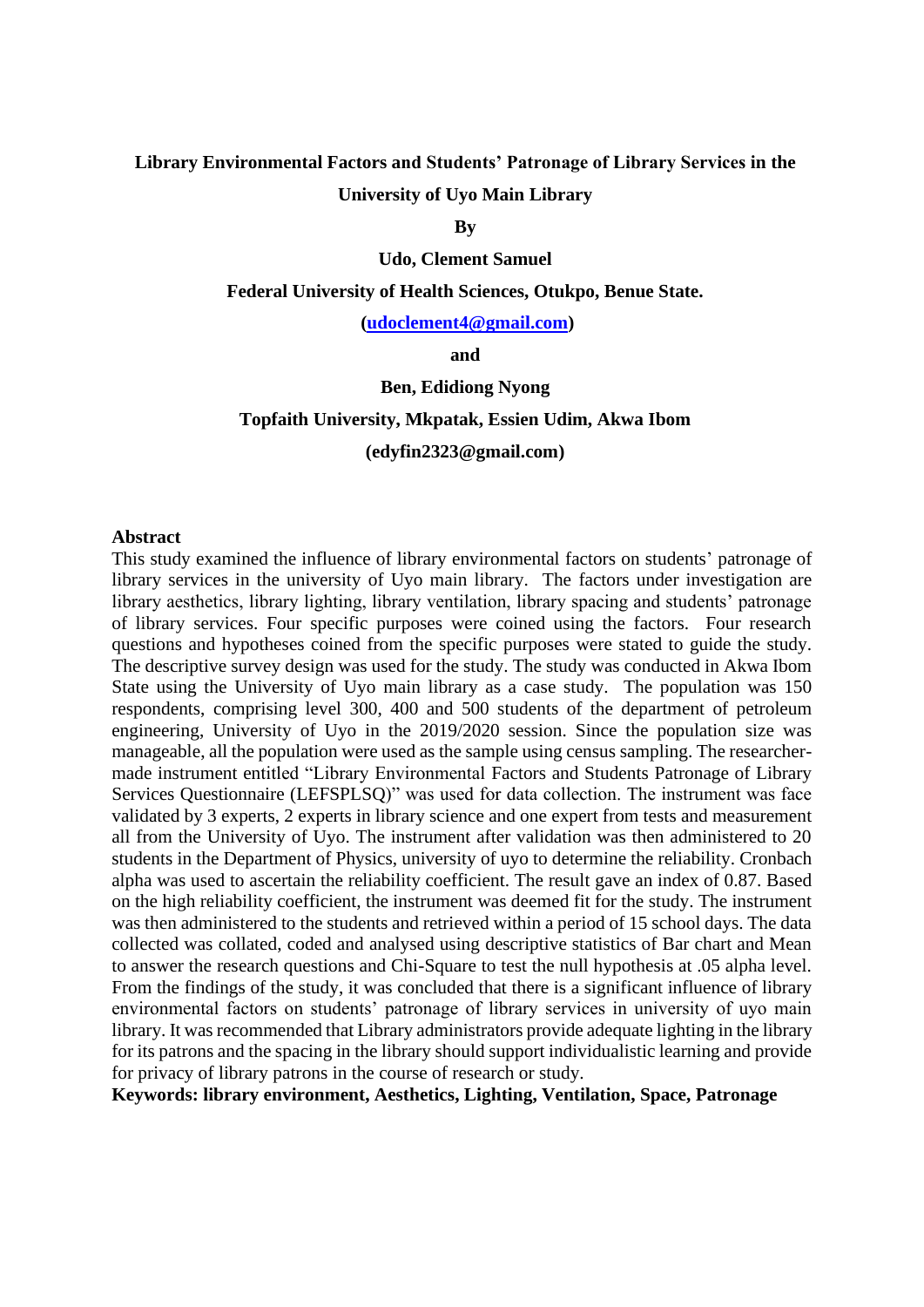## **Introduction**

The university library environmental factors involves all the circumstances, people, things, and events around the library. The university library surrounding or physical environment plays important role in stimulating users' special interest on the university library by considering her as one of the best places to spend leisure time in the university. Affirmatively, Amusa & Iyoro (2013) averred that the design of a library can influence users' behaviour and satisfaction; in the same way that the physical environment and organisation of a library can. Library environment ought to be a favourable or positive influence on the objectives of establishing the library. Ogbonna & Okenyi (2006) noted that the environment of academic libraries has undergone changes resulting from lack of financial resources, poor architectural designs, climatic conditions and the rising wave of technologies. They went further to note that the environment of the library has moved from the aesthetic beauty, the architectural designs etc, to the development and use of Information and Communication Technology (ICT) for the organisation of libraries. Environmental factors is considered important because it includes anything that may impact on any of the five senses of sight, sound, smell, touch, and taste. It also includes landscape, architecture, interior layout and decoration, lighting, air quality and temperatures, and human relationships and interactions. The university library environment ought to be a convivial and welcoming space to the library users. A space designed to motivate the information, teaching, research and learning seeking behaviour of the users. The environment of the library can be a place that prioritises aesthetic, lighting, ventilation, space according to the taste and desirability of users.

 Aesthetics is a mechanism for attraction, admiration and acceptance. It's expedient for comfort, reliance and relaxation. Aesthetic appearance attracts attention, therefore, the university library can create user friendly environment, full of glamour and splendour that earns users' frequent patronage. Aesthetics enhance library identification and personality conveyed by exterior signs, attractive ground and adequate parking space, good learning space, and environment landscape. Library aesthetics illustrates that designers of libraries shift their focus to creating people-oriented libraries. Aesthetics of the library entails the design and facilities in the library building that makes patrons experience a memorable one. Library aesthetics is the philosophy of the beauty, refurbishment and art or exhibition of the library. Consequently, Ibrahim & Sakiyo (2015) stated that aesthetics facilities are those items in libraries that add to the beauty and attractiveness of library usage in terms of indoor and outdoor environment, such as good landscaping; colour, interior decoration, lightning,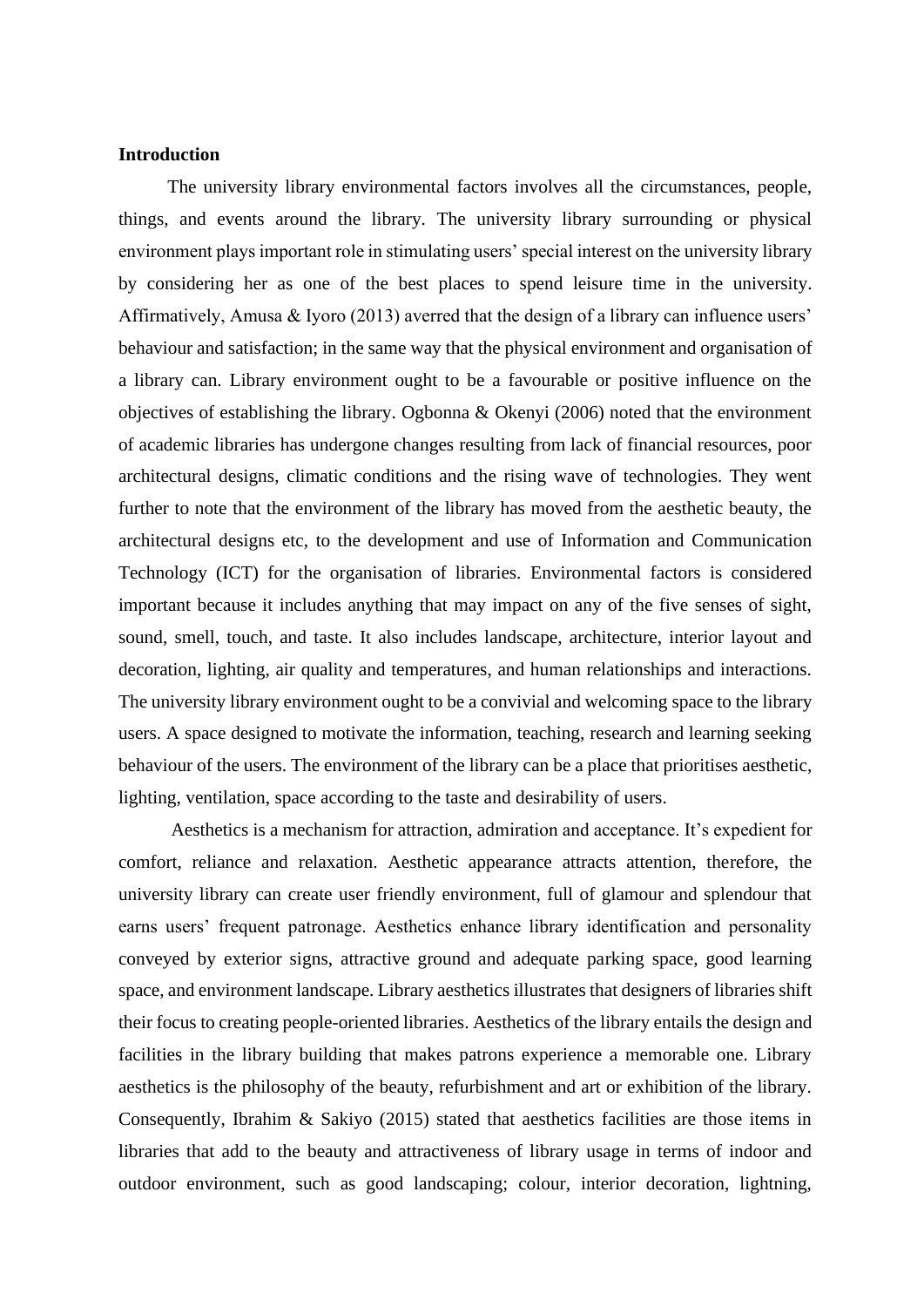ventilation, temperature and signage/direction. In the same vein, Ugwuanyi, Okwor & Ezeji (2011) specifically opined that aesthetics is an important factor in the library building. New library buildings should pay attention to the expression of beauty as representing knowledge and culture. This idea is shown in the combination of such aspect as exterior look, interior layout, artistic design and natural environment. Aesthetics concentrates on development and constitution of a viable and enabling learning environment (Logan, Medford & Hughes, 2011).

 Lightning is an essential environmental facility that illuminates the library to be attractive. According to Malman (2001) proper lighting is very important to the overall success of a library building. Thus, good lighting design in library buildings is the result of both technical skill and art on the part of the designer. The lighting design must fulfil needs for glare control, spatial definition, orientation, and variety, and these may have more bearings on the perception of "good lighting" than achieving certain lighting levels. Increasingly, there is an expectation that daylight, controlled sunlight, and fresh air should be provided in all or most public parts of the library (Edwards, 2011). Library lighting designs consistently incorporate direct/indirect lighting systems as an accepted method of creating visually comfortable and consistent spaces. Malman (2001) further suggested that "direct and indirect lighting are often combined in suspended fluorescent fixtures that have a mostly-up light distribution and a small well-shielded down light component, approx. 80% up light and 20% down light. Hohmann (2006) affirmed that differentiated lighting improves orientation, highlights and creates atmosphere. Daylight varies in brightness and colour constantly. However, a single, consistently uniform, lighting system must be provided for sufficient illumination and for the most intensive task: lighting stacks.

 Ventilation is the intentional introduction of outside air into a space. For Sustainable building design ventilation, Lomas, Cook & Eppel (1999) suggested appropriate techniques including: wind- and buoyancy-driven natural ventilation, daylighting, night cooling and the use of combined heat and power plants. Air is the prime supporter of life; health; and life as a phenomenon depends on the purity of the air. A healthy library environment is obviously needed by all, but sometimes the interests of energy efficiency and book conservation can undermine the internal quality of light and air. People tend to like daylight and natural ventilation, so every effort should be made to maximize their presence in the library (Sands, 2008).

 One of the most important goals of academic library design must be to restore and rejuvenate communal library spaces. Ugwuanyi, Okwor & Ezeji (2011) recommended that space is a very important concept in designing and planning academic library as a place.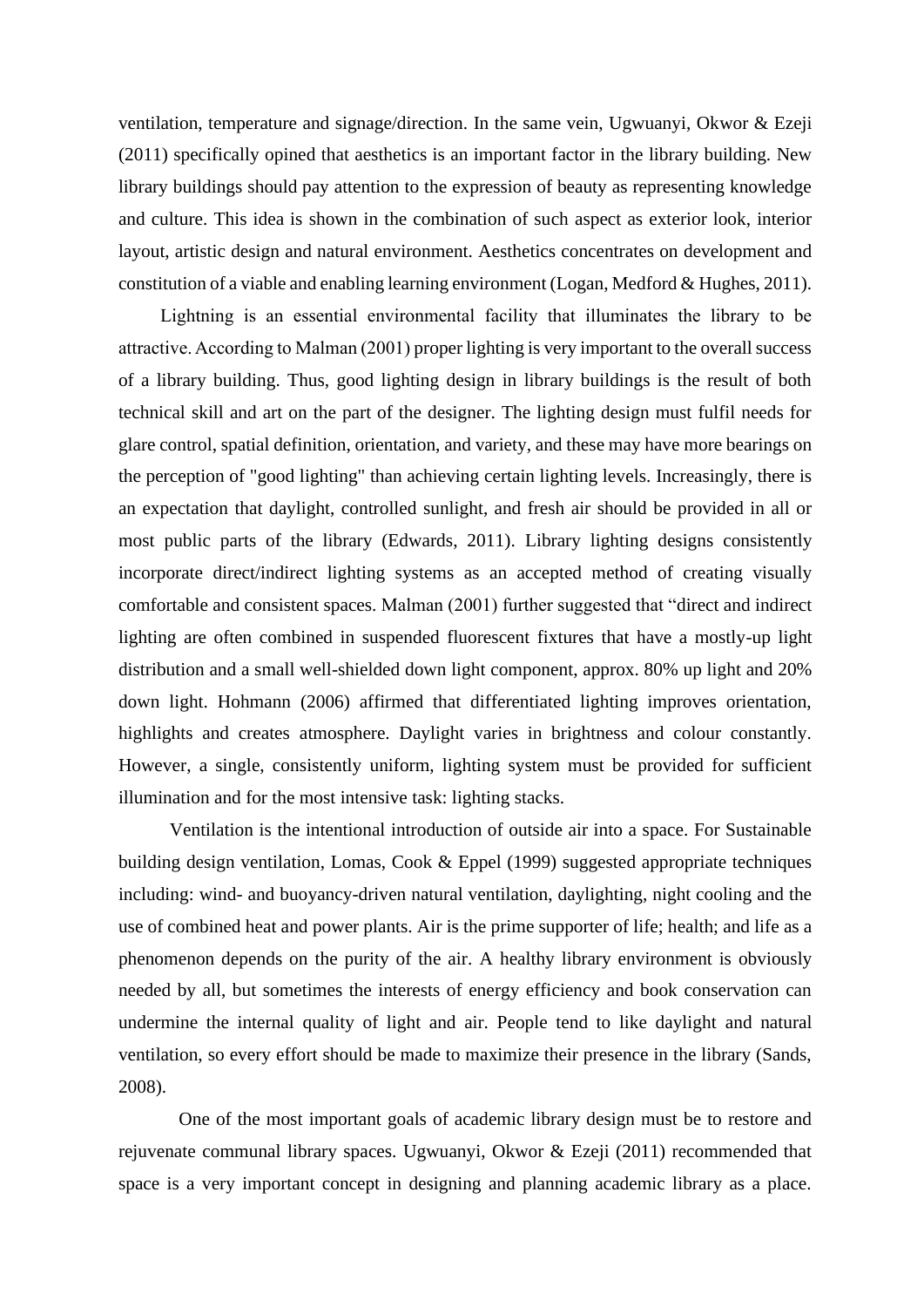Therefore, they suggested three basic elements to consider and harness together in provision and maintenance of space in the library; which are function, usability and attractiveness. The interior designers and architects are concerned with the shape arrangements that encourage the workability of the spaces. This calls for collaboration among the librarians, interior designers and architects in library building design and space management. Space is a precious and expensive resource and planning new space is a serious business. Consequently, Librarians Registration Council of Nigeria **(**2014) suggested: sufficient space for staff offices; adequate space for toilet facilities; adequate space for snacks and coffee room; adequate cooling Systems; aadequate cross ventilation and sufficient lighting. Library users deserve conducive, comfortable and convivial learning and studying space that is aesthetical, tasteful and appealing. A space that makes them convenient, relaxed (in fact inducing in the feeling of home away from home) and entertained during patronage. Users' library visits or patronage is very essential to sustain the university library existence. The physical library building serves as the centre of information services and source for the library users.

Library patronage entails library users visit to the library to consult its information resources; and the services that it offers in order to satisfy their information needs. Patronage entails that one party offers something that the other party desires; and the desiring party comes to get that thing. In essence, the library offers information services that the users desire; thus, they patronize the library by coming to the library to seek for the services, in order to satisfy their needs. Even though the influence and implementation of information and communication technology (ICT) in library practices enables users to remotely patronize the services of the library, there is need also to influence their patronage of the physical library services. The university library has the mandate to strategize and adopt workable modalities to ensure users' frequent patronage. Oyedum (2011) opined that for effective patronage of university libraries to be achieved, they should not only provide and preserve information materials for all categories of users but should endeavour to keep the reading environment inviting and attractive. University library users on daily basis patronise the library building for various educational purposes (research, reading, group discussion, doing of assignment etc); to consult the library services and also for social and entertainment activities. Against this background, the study is conducted to explore library environmental factors and students' patronage of library services in the University of Uyo main library.

#### **Statement of the Problem**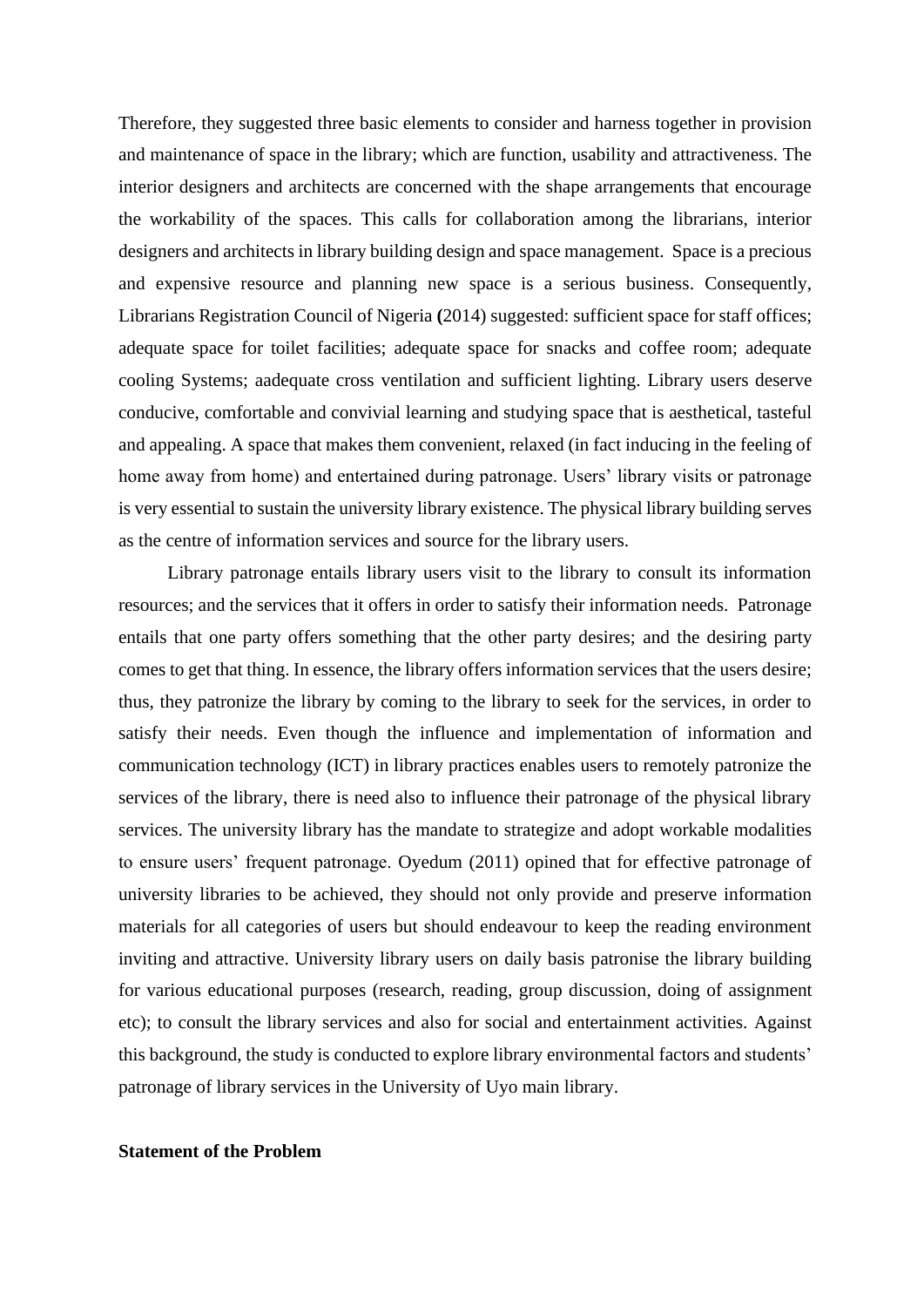The university library environment is expected to be a convivial and welcoming space to the library users. A space designed to motivate the information, teaching, research and learning seeking behaviour of the users. The environment of the library should be a space that prioritises the taste and desirability of users. However, it has been observed that virtually all service institutions and information infrastructure adopt the philosophy of aesthetics, lighting, ventilation, and space in the design of their service institutions but how these factors earn and encourage users' patronage of library services is yet to be fully determined or known. Therefore, there is need to explore how library environmental factors earn and encourage users' patronage of library services in the University of Uyo main library.

#### **Purpose of the Study**

The main purpose of the study is to determine the influence of library environmental factors on students' patronage of library services in the University of Uyo main library, while the specific objectives are to:

- 1. Determine the influence of library Aesthetics on students' patronage of library services in the University of Uyo main library.
- 2. Examine the influence of Lightning on students' patronage of library services in the University of Uyo main library.
- 3. Investigate the influence of Ventilation on students' patronage of library services in the University of Uyo main library.
- 4. Find out the influence of space on students' patronage of library services in the University of Uyo main library.

#### **Research Questions**

This research work would be guided with the following research questions:

- 1. What is the influence of library Aesthetics on students' patronage of library services in the University of Uyo main library?
- 2. What is the influence of lightning on students' patronage of library services in the University of Uyo main library?
- 3. What is the influence of ventilation on students' patronage of library services in the University of Uyo main library?
- 4. What is the influence of library space on students' patronage of library services in the University of Uyo main library?

#### **Hypotheses**

The following hypotheses are postulated to guide the study: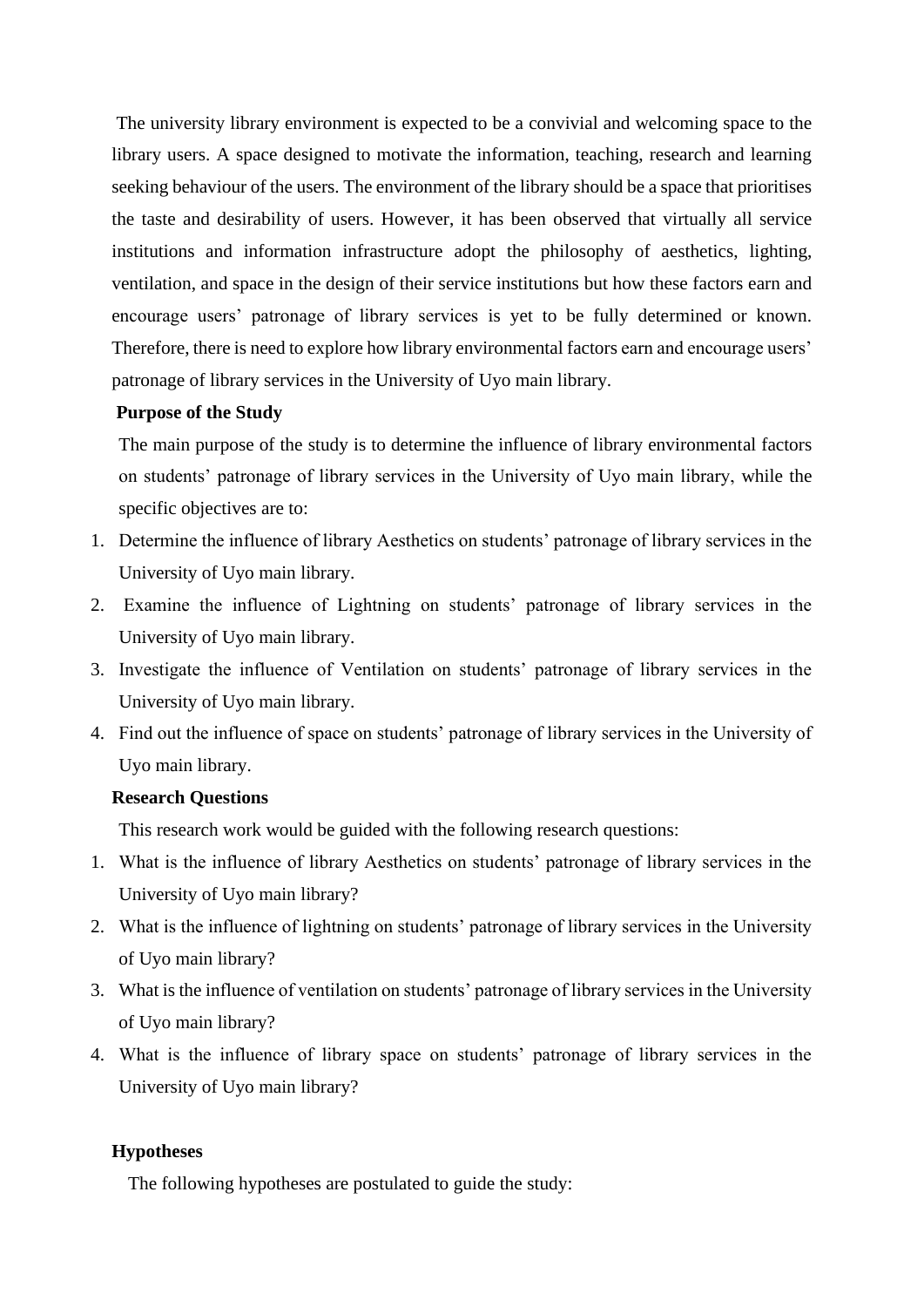- 1. There is no significant influence of library Aesthetics on students' patronage of library services in the University of Uyo main library.
- 2. There is no significant influence of lightning on students' patronage of library services in the University of Uyo main library.
- 3. There is no significant influence of ventilation on students' patronage of library services in the University of Uyo main library.
- 4. There is no significant influence of space on students' patronage of library services in the University of Uyo main library

## **Methodology**

Descriptive survey design was adopted for the research study. The design was adopted because it is fact-finding in nature. This study was conducted in the University of Uyo main Library. The University of Uyo was established on October 1, 1991 by the Federal Government of Nigeria. The population of the study consisted of undergraduate students of the faculty of Engineering, department of petroleum Engineering, University of Uyo during the 2019/2020 academic session. This is because the main library is mainly used by the students of this faculty. The census sampling technique was adopted to select 150 respondents. This sampling technique was considered since every member of the total population were included in the study. The instrument for data collection was a researcher- designed questionnaire; entitled "library Environmental Factors and Students' patronage of Library Services Questionnaire (LEFSPLSQ)". The researcher personally distributed copies of the questionnaire to all the respondents. Research questions were answered using bar charts while chi square was used in testing hypotheses.

## **Results**

## **Research Question 1**

Is there any influence of library aesthetics on students' patronage of library services in university of uyo main library?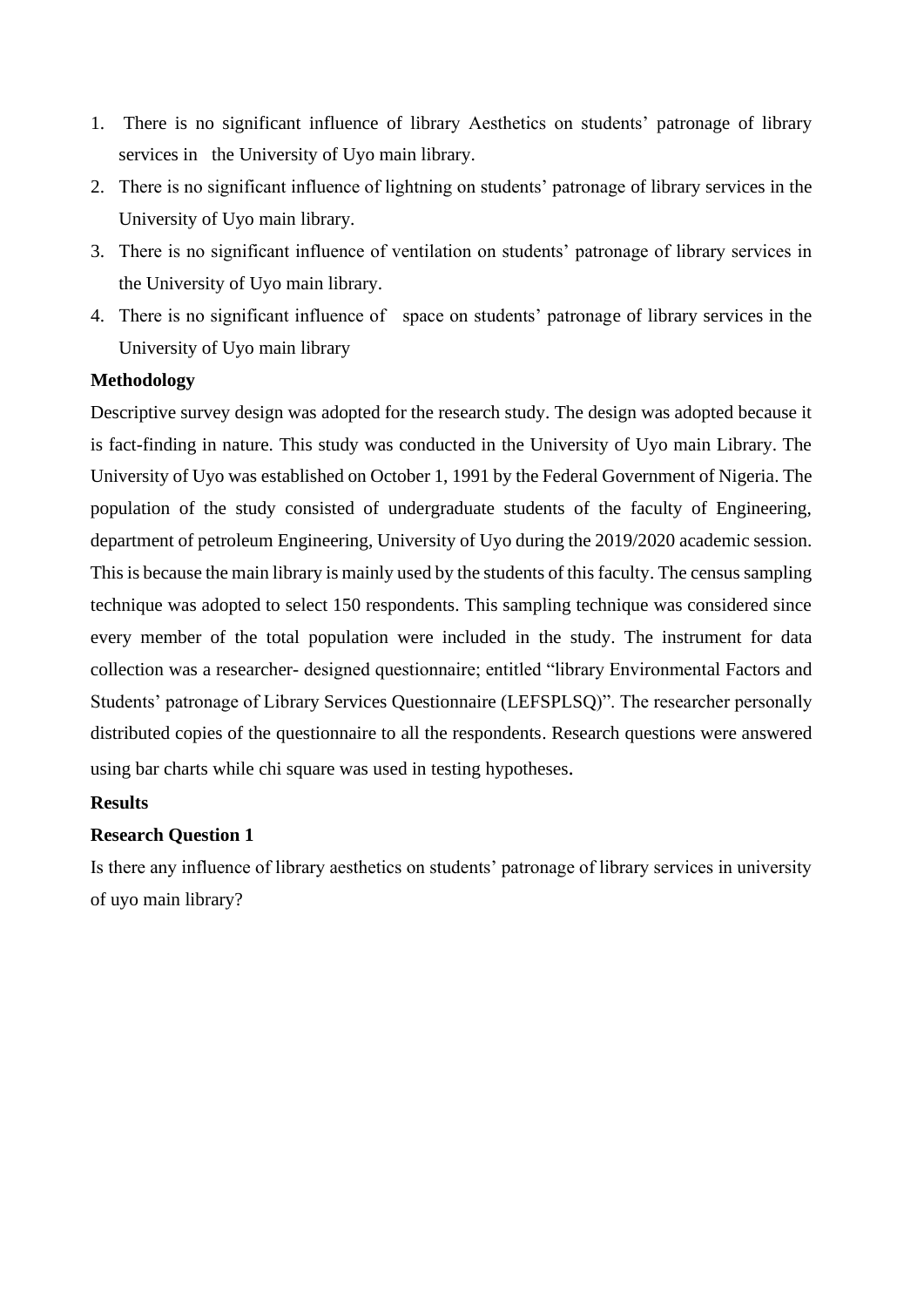## Table 1: Bar Chart Presentation for influence of library aesthetics on students' patronage of library services



Table 1 shows the responses of students in the petroleum engineering department on how library aesthetics influence their patronage. The result shows that on whether the library interior decorations encourage learning, 33 students strongly agreed, while 50 agreed. However, 50 students also disagreed and 17 strongly disagreed that the library interior decorations encourage learning. On whether the attractive paintings encourage frequent visits, the result shows that 28 respondents strongly agreed, 50 agreed, while 50 also disagreed and 22 strongly disagreed. On whether the library signage is inspiring, the result shows that 80 agreed, with 20 strongly agreed and 30 disagreed, while 20 strongly disagreed. On whether the library design features encourages frequent visits, 55 respondents agreed, 35 strongly agreed, while 50 also disagreed and 10 strongly disagreed. Thus, the analysis of the data shows that although aesthetics influence patronage, there is minimal level of influence of library aesthetics on students' patronage of library services in university of uyo main library.

## **Research Question 2**

Is there any influence of library lighting on students' patronage of library services in university of uyo main library?

Table 2: Bar Chart Presentation for influence of library lighting on students' patronage of library services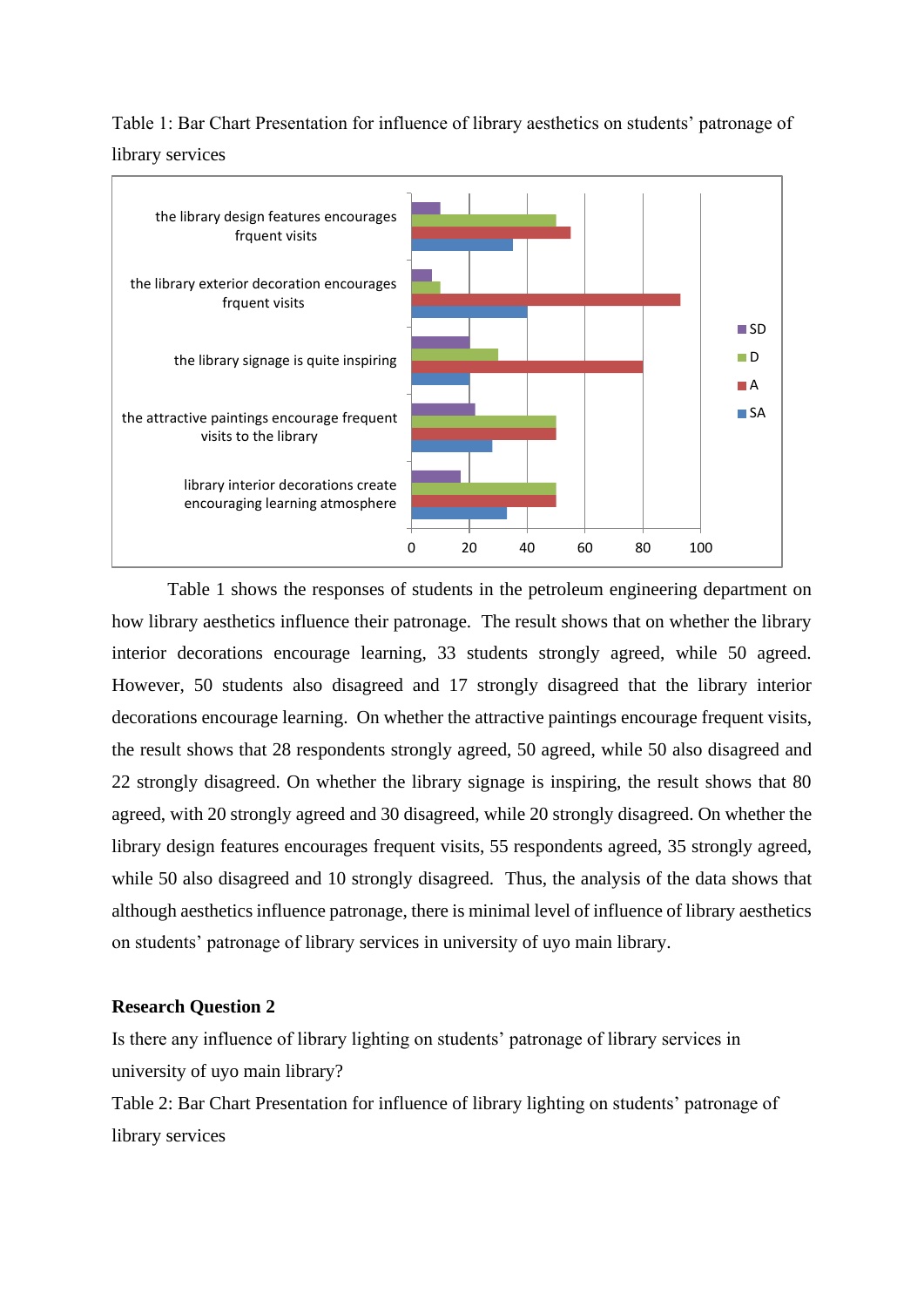

Table 2 shows the responses of respondents depicted through a bar chart. The result shows that when asked about appropriate illumination at the library, 50 respondents strongly agreed, 80 respondents agreed while 20 disagreed. The result also showed that 50 respondents strongly agreed the positioning of the windows supports daylight entering the library, while 90 agreed and 6 respondents disagreed. On whether the choice of lighting bulbs makes reading more comfortable, 50 respondents strongly agreed, while 100 agreed. On constant electricity supply at the library, 80 respondents agreed and 70 respondents strongly agreed. From the analysis, it is clear that library lighting influences students' patronage of library services in university of uyo main library to a great extent.

## **Research Question 3**

Is there any influence of library ventilation on students' patronage of library services in university of uyo main library?

Table 3: Bar Chart Presentation for influence of library ventilation on students' patronage of library services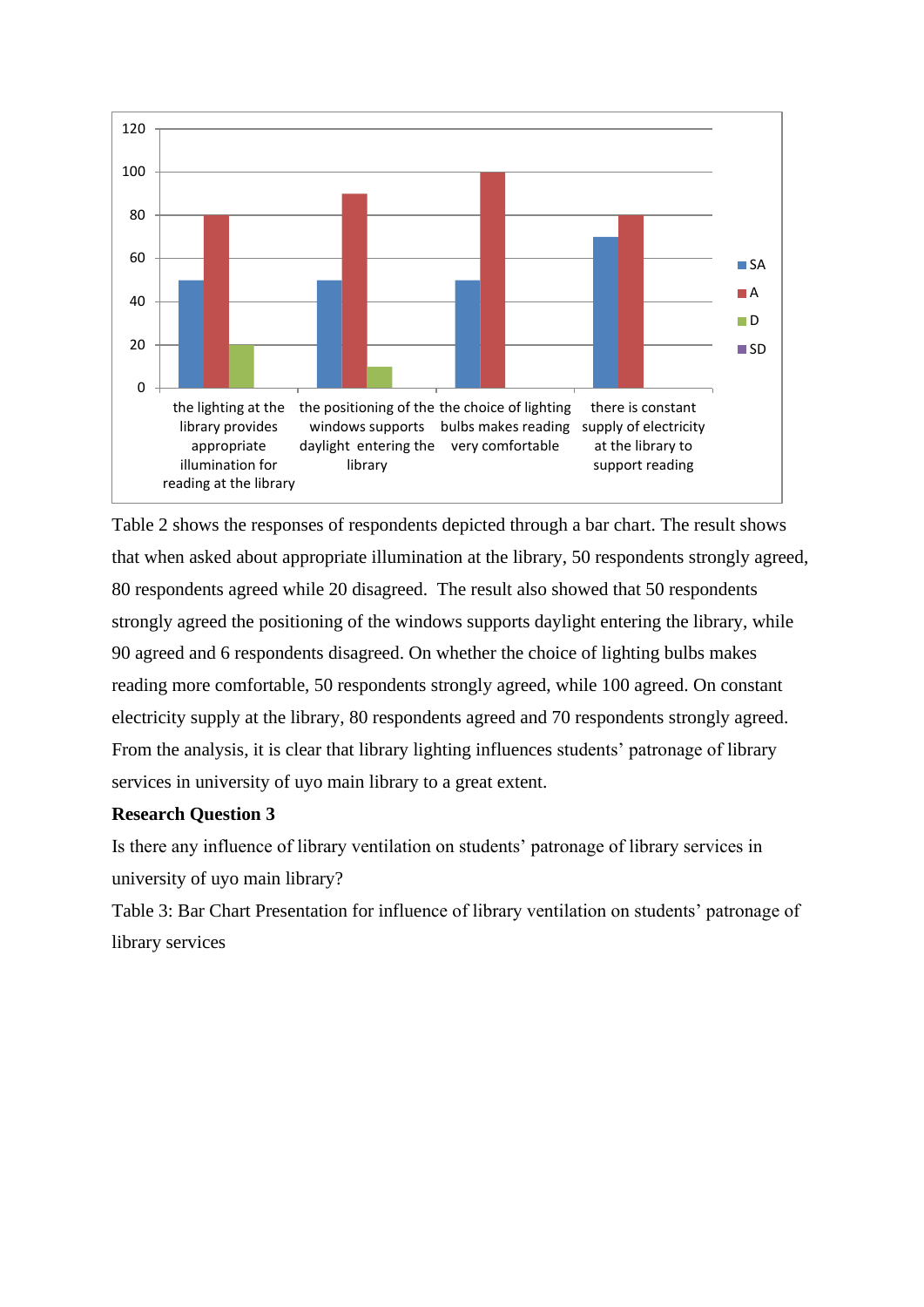

Table 3 shows the responses of respondents presented using a bar chart. The result shows that when asked about cross ventilation at the library, 40 respondents strongly agreed, 50 respondents agreed while 40 and 20 disagreed and strongly disagreed respectively. The result also showed that 70 respondents strongly agreed that the air conditioning system is effective at the library and supports reading, while 80 agreed. On whether available fans make ventilation comfortable, 60 respondents agreed, 40 strongly agreed, while 50 strongly disagreed. On whether there are other types of coolers at the library, the chart shows that 40 respondents agreed while 80 disagreed. From the analysis, library ventilation influences students' patronage of library services in university of uyo main library to a great extent.

## **Research Question 4**

Is there any influence of library spacing on students' patronage of library services in university of uyo main library?

Table 4: Bar Chart Presentation for influence of library spacing on students' patronage of library services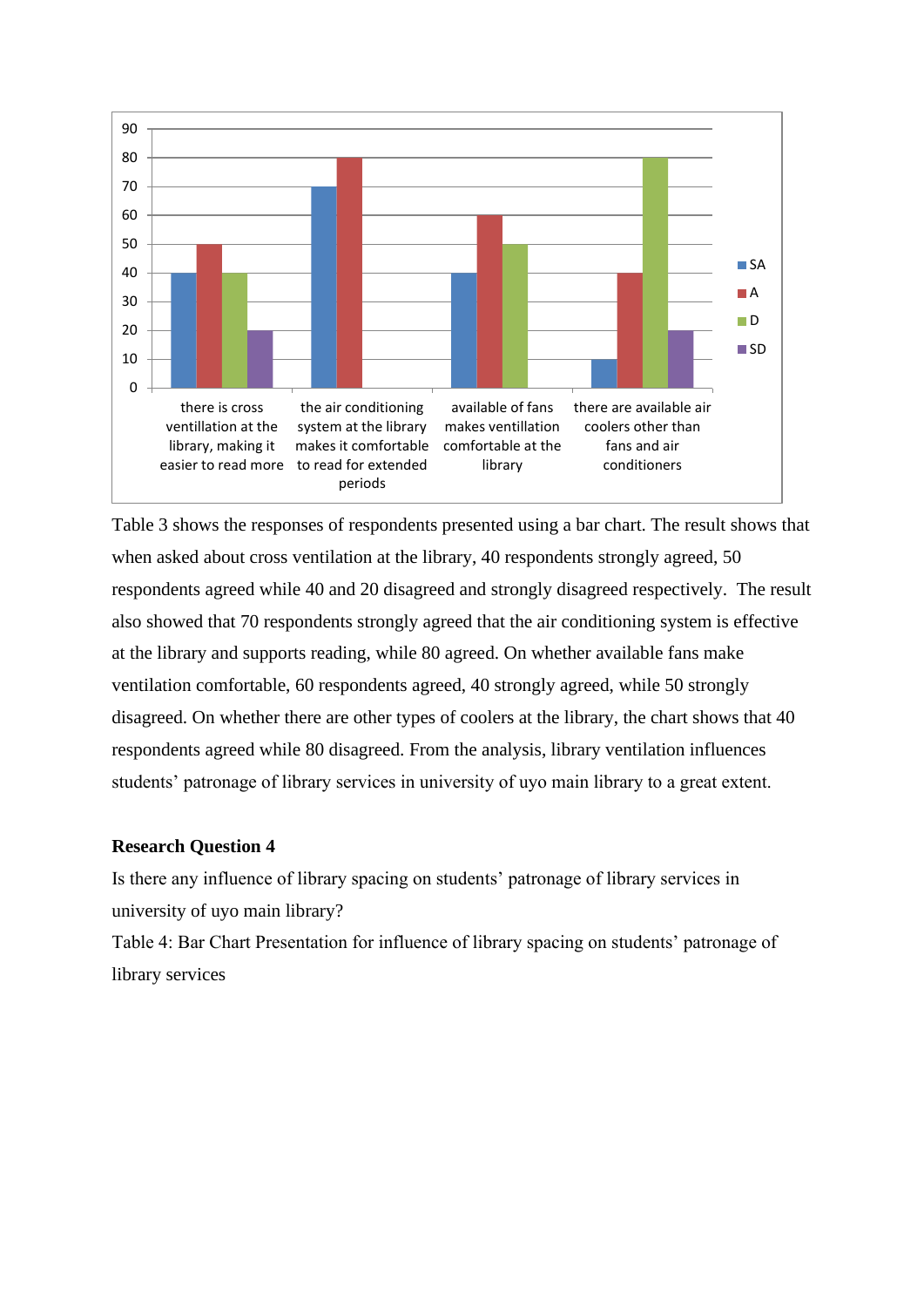

Table 4 shows the bar chart presentation of how library spacing influence students' patronage of library services. The summary of responses shows that on enough spacing between library users, 40 respondents strongly agreed that there is enough spacing between users at the library, 80 agreed, while 30 disagreed. On the item on table and chairs positioned to support individualistic learning, 50 respondents strongly agreed and 80 respondents out of a total of 150, agreed that there are enough space for individualistic learning. 10 each disagreed and strongly disagreed that there are enough space for individualistic learning. On the provision of different sections to support different patron needs, 90 respondents agreed while 50 strongly agreed. The findings shows that library spacing influence students' patronage of library services in university of uyo main library to a great extent.

## **Research hypotheses**

The following null hypotheses were tested at .05 alpha level

Ho1: There is no significant influence of library aesthetics on students' patronage of library services in university of uyo main library.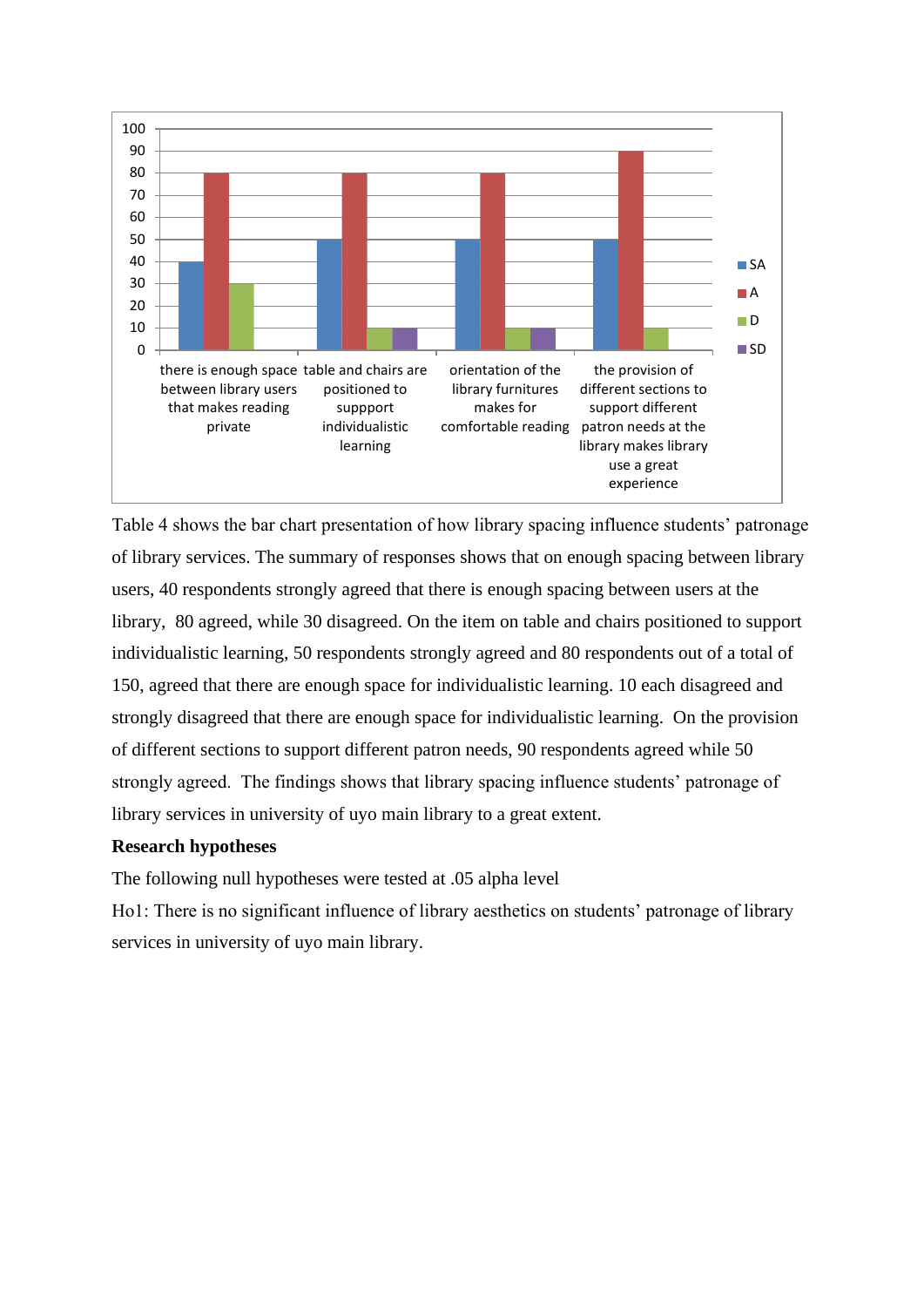Table 5: Summary of Chi Square Test for influence of library aesthetics on students' patronage of library services

|                              |           |              |     |                | <b>ROW</b>   | df | $X^2$ cal | $X^2$ crit | Decision |
|------------------------------|-----------|--------------|-----|----------------|--------------|----|-----------|------------|----------|
|                              | <b>SA</b> | $\mathbf{A}$ | D   | <b>SD</b>      | <b>TOTAL</b> |    |           |            |          |
| library interior             |           |              |     |                |              |    |           | 23.34      |          |
| decorations create           | 33        | 50           | 50  | 17             | 150          |    |           |            |          |
| encouraging learning         |           |              |     |                |              |    |           |            | Reject   |
| atmosphere                   |           |              |     |                |              |    |           |            | Ho       |
| the attractive paintings     |           |              |     |                |              |    |           |            |          |
| encourage frequent visits    | 28        | 50           | 50  | 22             | 150          | 12 | 53.71     |            |          |
| to the library               |           |              |     |                |              |    |           |            |          |
| the library signage is quite | 20        | 80           | 30  | 20             | 150          |    |           |            |          |
| inspiring                    |           |              |     |                |              |    |           |            |          |
| the library exterior         |           |              |     |                |              |    |           |            |          |
| decoration encourages        | 40        | 93           | 10  | $\overline{7}$ | 150          |    |           |            |          |
| frequent visits              |           |              |     |                |              |    |           |            |          |
| the library design features  | 35        | 55           | 50  | 10             | 150          |    |           |            |          |
| encourages frequent visits   |           |              |     |                |              |    |           |            |          |
| <b>COLUMN TOTAL</b>          | 156       | 328          | 190 | 76             | 750          |    |           |            |          |

Table 5 shows the summary of the chi square test for influence. The result shows that the  $X^2$ <sub>cal</sub> is 53.71. The critical  $X^2$  value at degree of freedom (4-1)(5-1) at .05 alpha level is 23.34 since the  $X^2$ <sub>cal</sub> is greater than the  $X^2$ <sub>crit</sub> the null hypothesis is rejected. Thus, there is a significant influence of library aesthetics on students' patronage of library services in university of uyo main library.

Ho2: There is no significant influence of library lighting on students' patronage of library services in university of uyo main library

Table 6: Summary of Chi Square Test for influence of library lighting on students' patronage of library services

|                             |           |    |    | <b>ROW</b>   | Df | $X_{\rm cal}^{\!2}$ | $X^2$ crit | Decision |
|-----------------------------|-----------|----|----|--------------|----|---------------------|------------|----------|
|                             | <b>SA</b> | Α  |    | <b>TOTAL</b> |    |                     |            |          |
| the lighting at the library | 50        | 80 | 20 |              |    |                     | 15.51      |          |
| provides appropriate        |           |    |    | 150          |    |                     |            |          |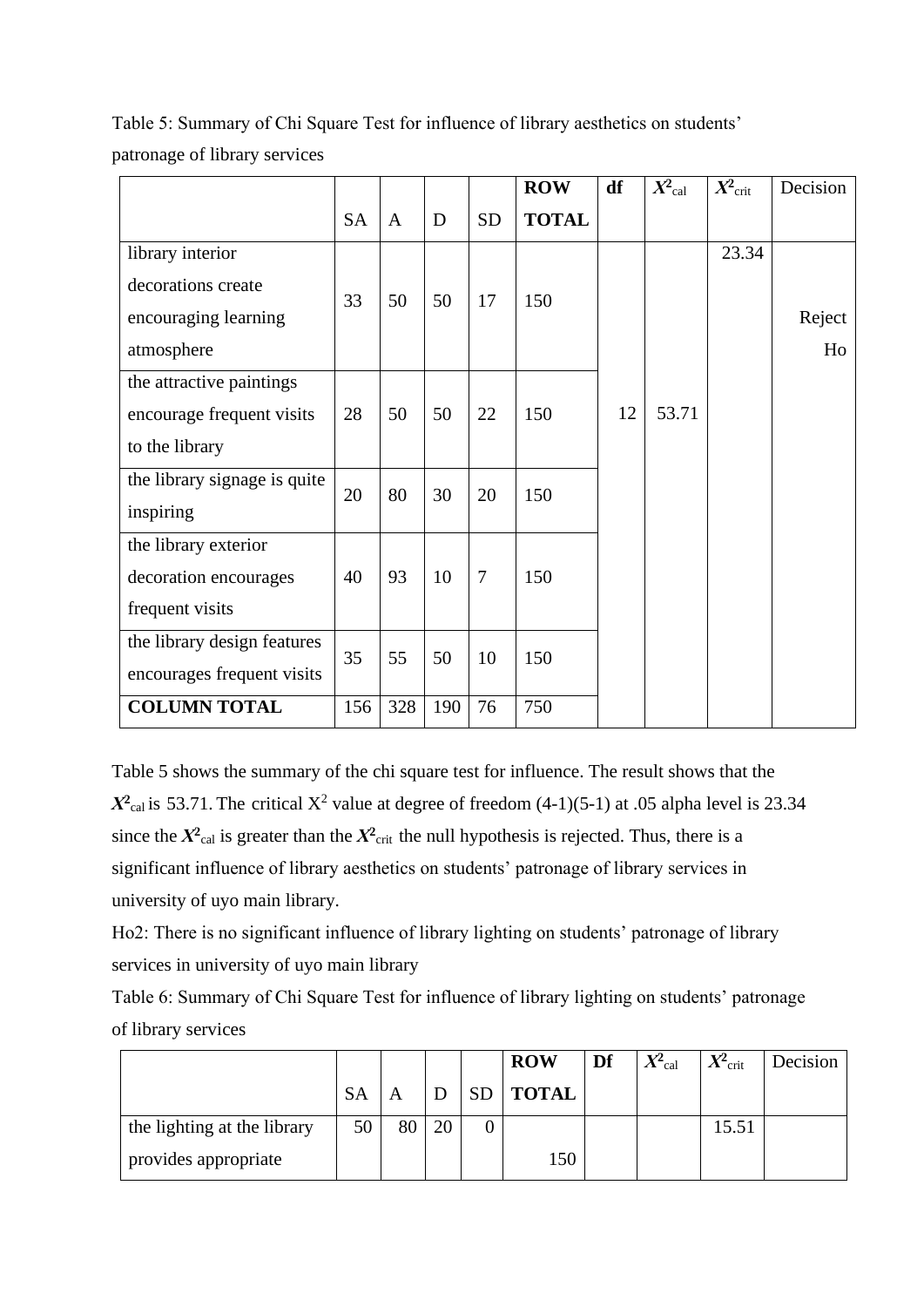| illumination for reading at   |     |     |                |                |     |   |       | Reject |
|-------------------------------|-----|-----|----------------|----------------|-----|---|-------|--------|
| the library                   |     |     |                |                |     |   |       | Ho     |
| the positioning of the        | 50  | 90  | 10             | $\overline{0}$ |     | 8 | 79.59 |        |
| windows supports              |     |     |                |                |     |   |       |        |
| daylight entering the         |     |     |                |                |     |   |       |        |
| library                       |     |     |                |                | 150 |   |       |        |
| the choice of lighting        | 50  | 100 | $\Omega$       | $\Omega$       |     |   |       |        |
| bulbs makes reading very      |     |     |                |                |     |   |       |        |
| comfortable                   |     |     |                |                | 150 |   |       |        |
| there is constant supply of   | 70  | 80  | $\overline{0}$ | $\overline{0}$ |     |   |       |        |
| electricity at the library to |     |     |                |                |     |   |       |        |
| support reading               |     |     |                |                | 150 |   |       |        |
| <b>Column Total</b>           | 220 | 350 | 30             | $\overline{0}$ | 600 |   |       |        |

Table 6 shows the summary of the chi square test for influence. The result shows that the  $X^2$ <sub>cal</sub> is 79.59. The critical  $X^2$  value at degree of freedom (4-1)(3-1) at .05 alpha level is 15.51 since the  $X^2$ <sub>cal</sub> is greater than the  $X^2$ <sub>crit</sub> the null hypothesis is rejected. Thus, there is a significant influence of library lighting on students' patronage of library services in university of uyo main library.

Ho3: There is no significant influence of library ventilation on students' patronage of library services in university of uyo main library.

Table 7: Summary of Chi Square Test for influence of library ventilation on students' patronage of library services

|                                 |           |    |    |           | <b>ROW</b>   | df | $X^2$ cal | $X^2$ crit | Decision |
|---------------------------------|-----------|----|----|-----------|--------------|----|-----------|------------|----------|
|                                 | <b>SA</b> | A  | D  | <b>SD</b> | <b>TOTAL</b> |    |           |            |          |
| there is cross ventilation at   | 40        | 50 | 40 | 20        |              |    |           | 16.92      |          |
| library,<br>making<br>it<br>the |           |    |    |           |              |    |           |            |          |
| easier to read more             |           |    |    |           | 150          |    |           |            | Reject   |
| the air conditioning system     | 70        | 80 | 0  | $\theta$  | 150          |    |           |            | Ho       |
| at the library makes it         |           |    |    |           |              | 9  | 98.147    |            |          |
| comfortable to read for         |           |    |    |           |              |    |           |            |          |
| extended periods                |           |    |    |           |              |    |           |            |          |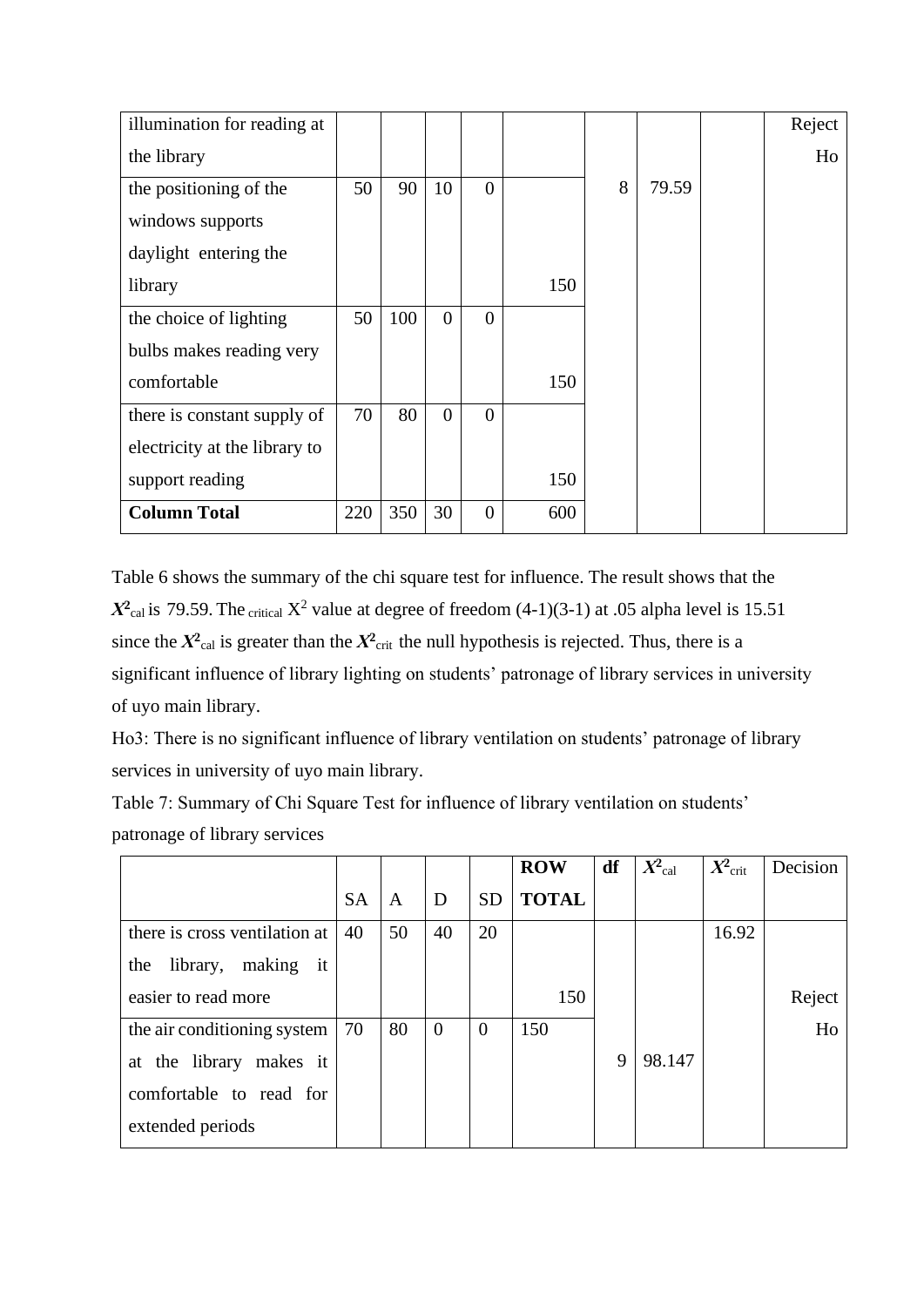| available of fans makes          | 40  | 60  | 50  | $\theta$ | 150 |  |  |
|----------------------------------|-----|-----|-----|----------|-----|--|--|
| ventilation comfortable at       |     |     |     |          |     |  |  |
| the library                      |     |     |     |          |     |  |  |
| air<br>available<br>there<br>are | 10  | 40  | 80  | 20       | 150 |  |  |
| coolers other than fans and      |     |     |     |          |     |  |  |
| air conditioners                 |     |     |     |          |     |  |  |
| <b>Column Total</b>              | 160 | 230 | 170 | 40       | 600 |  |  |

Table 7 shows the summary of the chi square test for influence. The result shows that the  $X^2$ <sub>cal</sub> is 98.147. The critical  $X^2$  value at degree of freedom (4-1)(4-1) at .05 alpha level is 16/92 since the  $X^2$ <sub>cal</sub> is greater than the  $X^2$ <sub>crit</sub> the null hypothesis is rejected. Thus, there is a significant influence of library ventilation on students' patronage of library services in university of uyo main library.

Ho4: There is no significant influence of library spacing on students' patronage of library services in university of uyo main library.

Table 8: Summary of Chi Square Test for influence of library spacing on students' patronage of library services

|                            |           |     |    |                | <b>ROW</b>   | df | $X_{\rm cal}^2$ | $X^2$ crit | Decision |
|----------------------------|-----------|-----|----|----------------|--------------|----|-----------------|------------|----------|
|                            | <b>SA</b> | A   | D  | <b>SD</b>      | <b>TOTAL</b> |    |                 |            |          |
| there is enough space      | 40        | 80  | 30 | $\overline{0}$ |              |    |                 |            |          |
| between library users that |           |     |    |                |              |    |                 |            |          |
| makes reading private      |           |     |    |                | 150          |    |                 |            | Reject   |
| table and chairs are       | 50        | 80  | 10 | 10             | 150          |    |                 |            | Ho       |
| positioned to suppport     |           |     |    |                |              |    |                 |            |          |
| individualistic learning   |           |     |    |                |              | 9  | 128.07          | 16.92      |          |
| orientation of the library | 50        | 80  | 10 | 10             | 150          |    |                 |            |          |
| furnitures makes for       |           |     |    |                |              |    |                 |            |          |
| comfortable reading        |           |     |    |                |              |    |                 |            |          |
| the provision of different | 50        | 90  | 10 | $\overline{0}$ | 150          |    |                 |            |          |
| sections to support        |           |     |    |                |              |    |                 |            |          |
| different patron needs at  |           |     |    |                |              |    |                 |            |          |
| the library makes library  |           |     |    |                |              |    |                 |            |          |
| use a great experience     |           |     |    |                |              |    |                 |            |          |
| <b>COLUMN TOTAL</b>        | 190       | 330 | 60 | 20             | 600          |    |                 |            |          |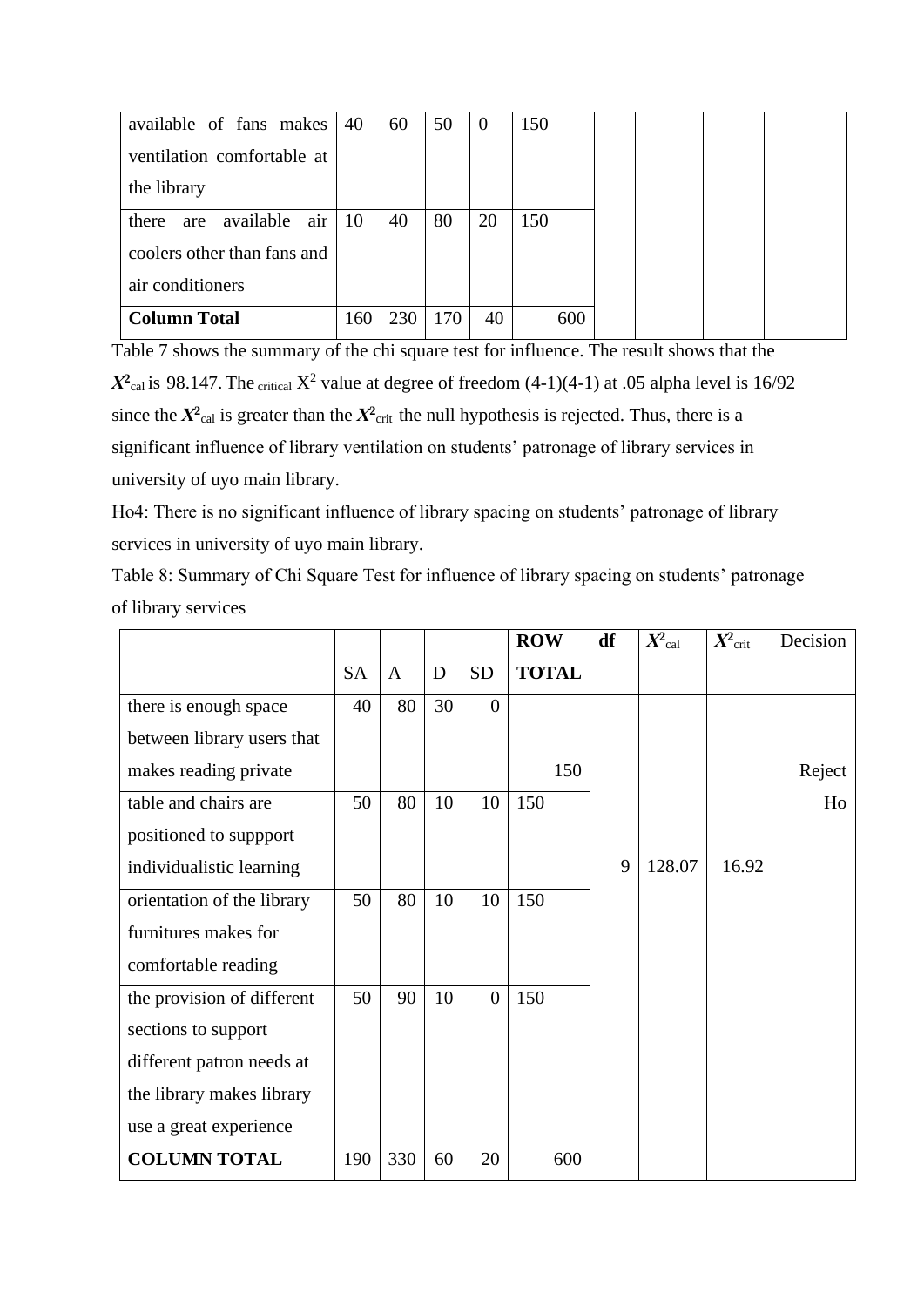Table 8 shows the summary of the chi square test for influence. The result shows that the  $X^2$ <sub>cal</sub> is 128.07. The critical  $X^2$  value at degree of freedom (4-1)(4-1) at .05 alpha level is 16.92 since the  $X^2$ <sub>cal</sub> is greater than the  $X^2$ <sub>crit</sub> the null hypothesis is rejected. Thus, there is a significant influence of insecticides on effective protection of information resources in university of uyo main library.

#### **Discussion of Findings**

The findings of the study are hereby discussed

#### **Influence of Aesthetics on Students' Patronage of Library Services**

The result shows that on whether the library interior decorations encourage learning, 33 students strongly agreed, while 50 agreed. However, 50 students also disagreed and 17 strongly disagreed that the library interior decorations encourage learning. On whether the attractive paintings encourage frequent visits, the result shows that 28 respondents strongly agreed, 50 agreed, while 50 also disagreed and 22 strongly disagreed. On whether the library signage is inspiring, the result shows that 80 agreed, with 20 strongly agreed and 30 disagreed, while 20 strongly disagreed. On whether the library design features encourages frequent visits, 55 respondents agreed, 35 strongly agreed, while 50 also disagreed and 10 strongly disagreed. Thus, the analysis of the data shows that although there is aesthetics influence on patronage, there is minimal level of influence of library aesthetics on students' patronage of library services in university of uyo main library. The corresponding hypothesis test shows that there is a significant influence of library aesthetics on students' patronage of library services in university of uyo main library. This finding is supported by Ibrahim and Sakiyo (2015) who found out that aesthetics add to the beauty and attractiveness of libraries, thus, prompting curiosity and likeability among patrons. A well designed library has the capacity to lure visitors by stirring up positive emotions that may attract patrons to the library.

## **Influence of Library Lighting on Students' Patronage of Library Services**

The result shows that when asked about appropriate illumination at the library, 50 respondents strongly agreed, 80 respondents agreed while 20 disagreed. The result also showed that 50 respondents strongly agreed the positioning of the windows supports daylight entering the library, while 90 agreed and 6 respondents disagreed. On whether the choice of lighting bulbs makes reading more comfortable, 50 respondents strongly agreed, while 100 agreed. On constant electricity supply at the library, 80 respondents agreed and 70 respondents strongly agreed. From the analysis, it is clear that library lighting influences students' patronage of library services in university of uyo main library to a great extent. The related hypothesis test reveals a significant influence of library lighting on students' patronage of library services in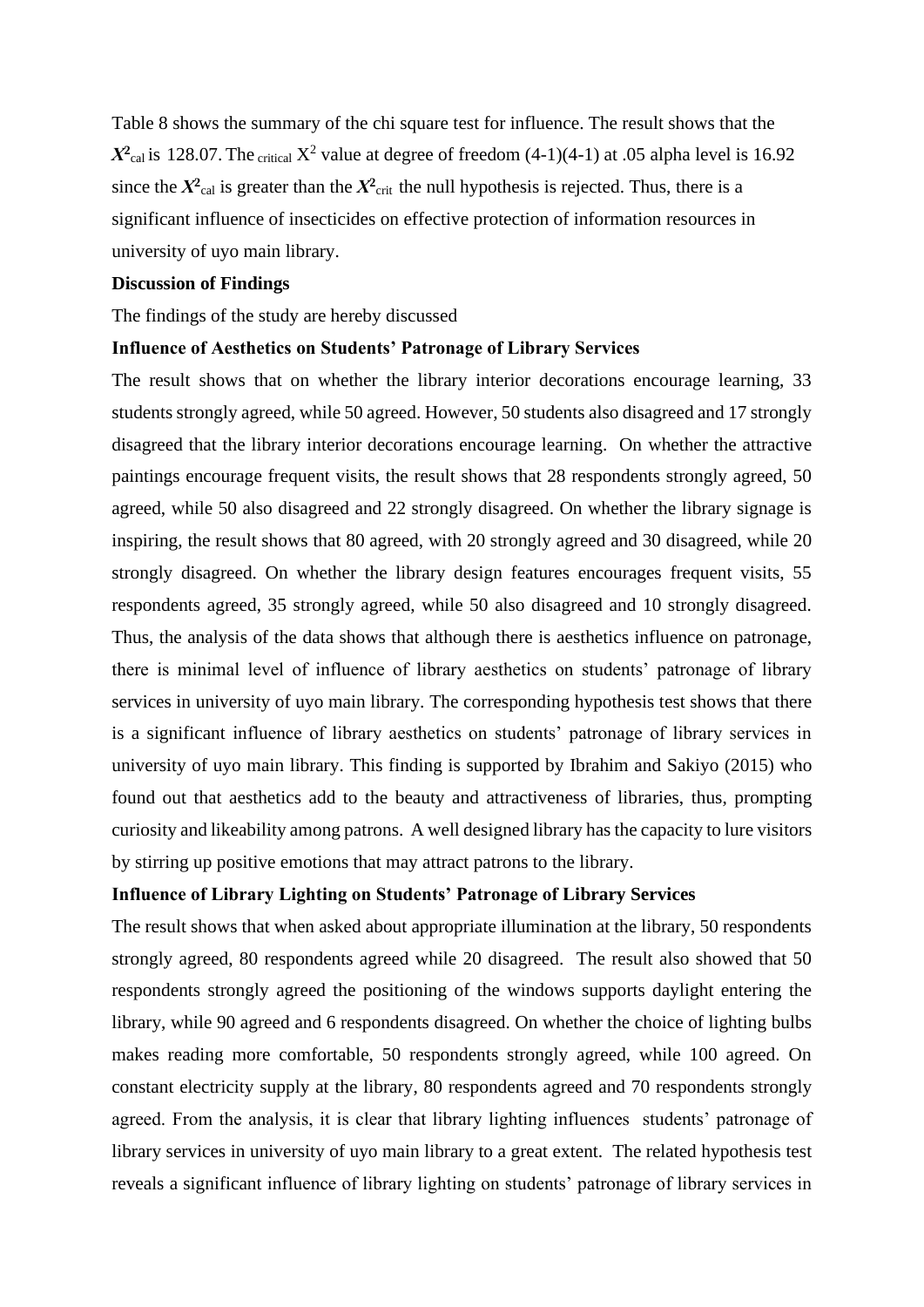university of uyo main library. This finding is corroborated by Hohmann (2006) who found out that proper and effective library lighting influences the ambience around the library, makes reading less strenuous to the eyes, reduces discomfort and supports longer reading hours.

## **Influence of Library Ventilation on Students' Patronage of Library Services**

The result shows that when asked about cross ventilation at the library, 40 respondents strongly agreed, 50 respondents agreed while 40 and 20 disagreed and strongly disagreed respectively. The result also showed that 70 respondents strongly agreed that the air conditioning system is effective at the library and supports reading, while 80 agreed. On whether available fans make ventilation comfortable, 60 respondents agreed, 40 strongly agreed, while 50 strongly disagreed. On whether there are other types of coolers at the library, the chart shows that 40 respondents agreed while 80 disagreed. From the analysis, library ventilation influences students' patronage of library services in university of uyo main library to a great extent. The related hypothesis test reveals a significant influence of library ventilation on students' patronage of library services in university of uyo main library. This finding is in line with Saanwald (1998) who found out that the library should be cool, dry and well ventilated. The library must consider the varied needs of patrons with respect to physical health. All library ventilation designs are for comfort cooling.

## **Influence of Library Spacing on Students' Patronage of Library Services**

The summary of responses shows that on enough spacing between library users, 40 respondents strongly agreed that there is enough spacing between users at the library, 80 agreed, while 30 disagreed. On the item on table and chairs positioned to support individualistic learning, 50 respondents strongly agreed and 80 respondents out of a total of 150, agreed that there are enough space for individualistic learning. 10 each disagreed and strongly disagreed that there are enough space for individualistic learning. On the provision of different sections to support different patron needs, 90 respondents agreed while 50 strongly agreed. The findings show that library spacing influence students' patronage of library services in university of uyo main library to a great extent. The related hypothesis test reveals a significant influence of library spacing on students' patronage of library services in university of uyo main library. This finding is in line with McDonald(2006) which found that library spaces should be functional, adaptable, accessible, interactive, conducive, safe and secure. Academic libraries should have enough sitting facilities, shelving and display cabinets. The spacing should be enough to allow for interaction but also support individualistic learning.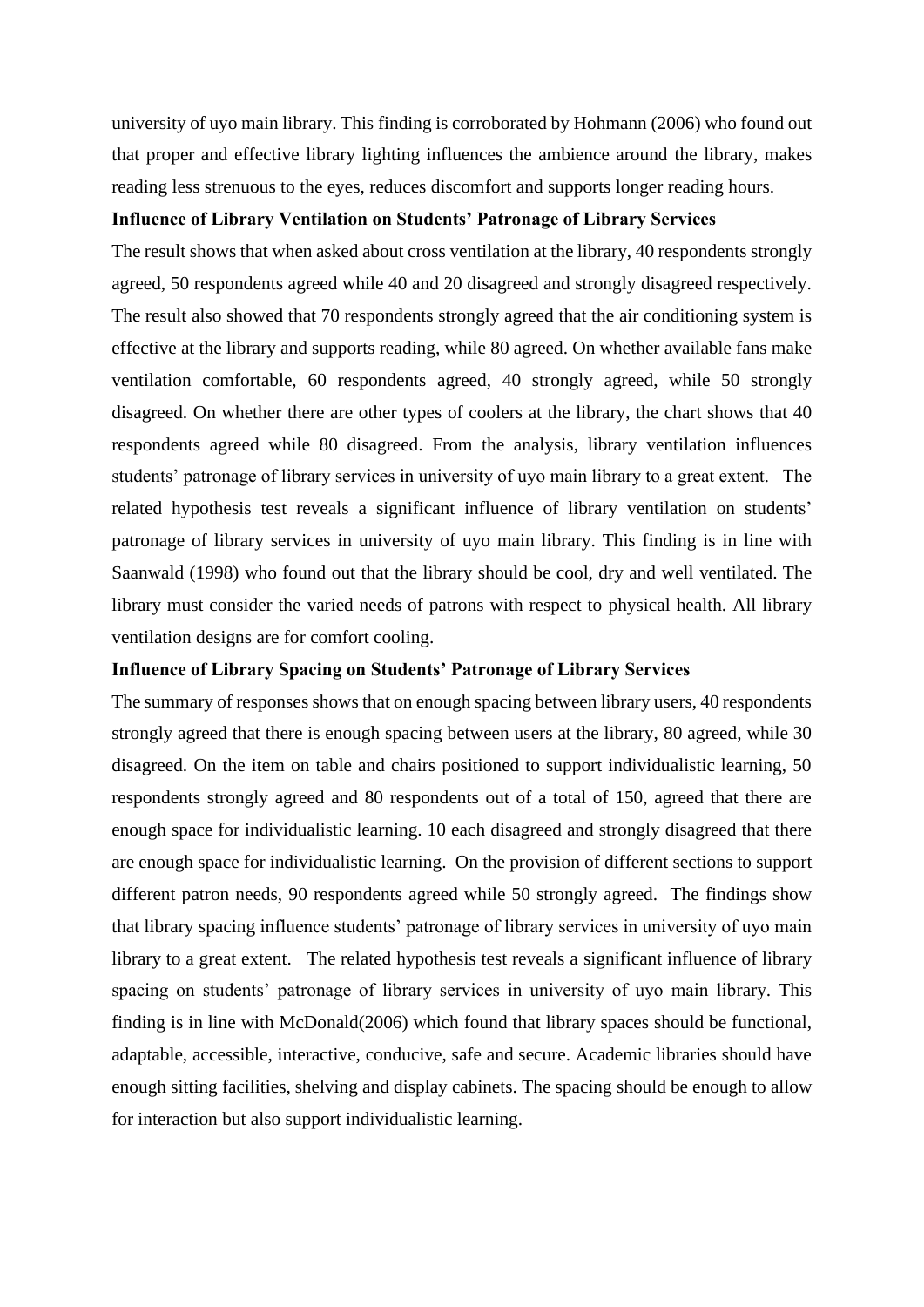#### **Conclusions and Recommendations**

This study examined the influence of library environmental factors on students patronage of library services in the university of uyo main library. The factors under investigation are library aesthetics, library lighting, library ventilation, library spacing and students' patronage of library services. From the findings of the study, it is concluded that there is a significant influence of library environmental factors on students' patronage of library services in university of uyo main library. Specifically, there is a significant influence of library spacing, aesthetics, lighting and ventilation on students' patronage of library services in university of uyo main library.

Based on the findings of the study, it is recommended that

- 1. Library administrators should provide adequate lighting at the library for its patrons.
- 2. Library administrators should provide proper ventilation at the library to promote comfort and easy study.
- 3. The air conditioners at the library should be routinely serviced and maintained for comfort cooling.
- 4. The spacing at the library should support individualistic learning and provide for privacy of library patrons in the course of research or study.
- 5. In the design of the library, its aesthetic features should be enhanced for greater appeal.

#### **References**

- Amusa, O. I & Iyoro, A. O. (2013). Influence of library environments, instructional programs, and user-librarian collaborations on library use by undergraduate students in Nigeria. *Chinese Librarianship, (35), 72-86.*
- Edwards, B. E. (2011). Sustainability as a driving force in contemporary Library design. *Library Trends, 60(1*), 190-214.
- Ibrahim, F. L. & Sakiyo, J. (2015). Aesthetics and utilization of university libraries in North East Zone of Nigeria. *Information Impact, 6(3), 1-20.*
- Hohmann, T. (2006). New aspects of library design. *LIBER Quarterly, 16(2), 23-25.*
- Logan, S. M., Medford, S. E & Hughes, N (2011). The importance of intrinsic motivation for high and low ability readers' comprehension performance. *Learning Individual Difference, 21(1), 124-128.*
- LRCN-Librarians Registration Council of Nigeria, (2014). *Minimum Standards and Guidelines for Academic Libraries in Nigeria.* Abuja: Federal Ministry of Education.
- Malman, D. (2005). *Lighting for libraries. Architectural Light Design*. San-Francisco: Libris Design.